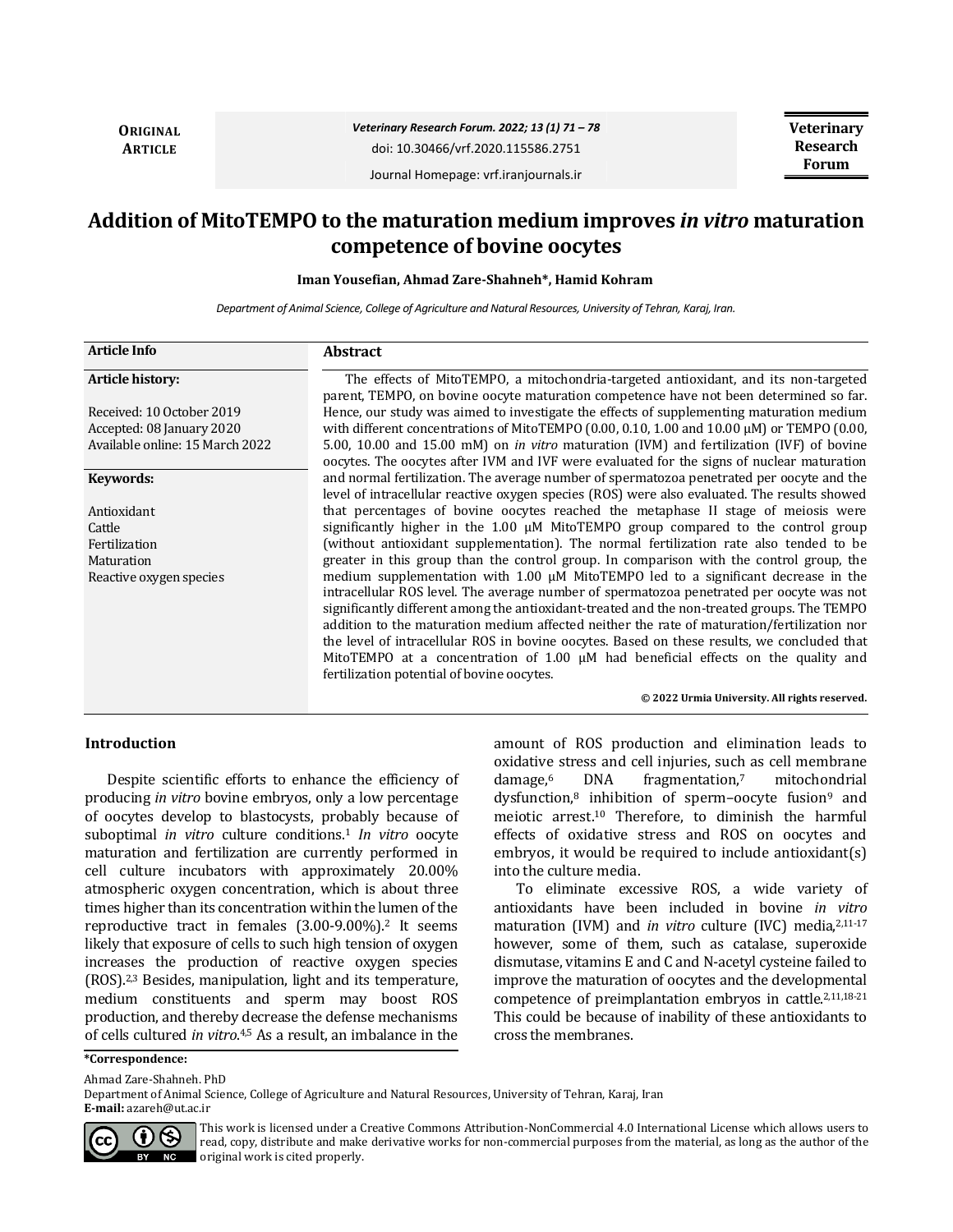It has been reported that conventional antioxidants may not arrive at the intracellular site(s) of ROS production.22 Large proteins like catalase and superoxide dismutase are not able to cross the membranes, and also highly lipophilic antioxidants such as vitamin E and coenzyme Q tend to remain in the cell membranes.<sup>22</sup> Consequently, these antioxidants are not effective in eliminating intracellular ROS. Hence, it is necessary to guide antioxidants to intracellular sites, specifically to mitochondria, to protect cells from intracellular free radicals.

Currently, an effective method for targeting antioxidants to mitochondria (the major site of ROS production) is their conjugation to the triphenylphosphonium (TPP+), a lipophilic cation. This cation has the capacity to easily permeate lipid bilayers and consequently accumulates inside mitochondria.<sup>23</sup> Mito-TEMPO, a targeted mitochondrial antioxidant, is formed by conjugating TEMPO to the TPP+.<sup>24</sup> It has an activity like that of superoxide dismutase.<sup>24</sup> It has been recently reported that MitoTEMPO has a positive effect on the quality and oocytes developmental competence in pigs.<sup>25</sup> However, there were no reports on where MitoTEMPO and its non-targeted parent antioxidant, TEMPO, were applied as antioxidant agents in culture media for producing *in vitro* bovine embryos. Hence, our study was aimed to determine the effects of the enrichment of the maturation medium with different concentrations of MitoTEMPO or TEMPO on IVM, subsequent fertilization and the intracellular ROS level of bovine oocytes.

#### **Materials and Methods**

**Materials.** All chemicals, reagents, and media were purchased from Sigma-Aldrich (St. Louis, USA) and Gibco (Grand Island, USA) unless otherwise stated.

**The retrieval and selection of bovine oocyte.** Bovine ovaries were transferred from abattoir to the laboratory in a normal saline solution containing 100 IU mL-1 penicillin and 100 μg mL-1 streptomycin at approximately 31.00 - 35.00 ˚C within 2 hr of the collection. Upon arrival at the laboratory, collected ovaries were rinsed thrice with sterile saline solution maintained at 37.50 ˚C. An 18-gauge needle attached to a low-pressure vacuum pump (MEDAP; Sekretsauger, Tilburg, the Netherlands) was used to aspirate the immature cumulus-oocyte complexes (COCs) from visible follicles of bovine ovaries.<sup>26</sup> Retrieved COCs were then put in a plate containing oocyte collection medium [OCM; consisting of tissue culture medium 199 (TCM199) with Hanks' salts supplemented with 2.00%  $(v/v)$  fetal bovine serum (FBS; containing 2.00 U mL<sup>-1</sup> heparin),  $50.00 \text{ µg} \text{ mL}^{-1} \text{ gentamycin}$ , and  $1.00 \text{ mM}$ glutamine]; Those COCs with more than three-layer of intact compact cumulus and a homogeneous ooplasm were selected for IVM, and washed thrice in OCM.<sup>27</sup>

**Experimental design.** Two separate experiments were designed to investigate the effects of the inclusion of three different concentrations of MitoTEMPO or TEMPO in the oocyte maturation medium (OMM) on the quality and maturation competence of oocytes retrieved from the bovine ovaries. In each experiment, selected COCs were randomly distributed among the four groups in culture plates containing 50.00 µL-drops of the OMM (10 oocytes per each drop) supplemented without any antioxidant (the untreated control group) or with different concentrations of MitoTEMPO (0.10, 1.00 and 10.00 µM) or TEMPO (5.00, 10.00 and 15.00 mM) antioxidant. The MitoTEMPO and TEMPO are water-soluble antioxidants, therefore, we used the OMM as the solvent. The levels of antioxidants used in the present study were adopted from previous studies of porcine and mouse oocytes.25,28 It is noteworthy that before distributing the COCs, all droplets were covered with mineral oil and preincubated under conditions of IVM for at least 3 hr. Nuclear staining with Hoechst 33342 dye (Sigma-Aldrich) was accomplished to assess the maturation and fertilization status of bovine oocyte after IVM and *in vitro* fertilization (IVF). An assessment of the levels of intracellular ROS in oocytes was carried out by measuring fluorescence intensity emitted by the 2',7' dichlorodihydrofluorescein diacetate (H2DCFDA) dye (Sigma-Aldrich). Both experiments were independently replicated four times.

*In vitro* **maturation of the oocytes.** Oocyte maturation was conducted in a humidified atmosphere containing 5.00% CO<sup>2</sup> at 38.50 ˚C for 24 hr. The OMM used in this study was prepared according to the previous literature methods<sup>27</sup> with some modifications and was consisted of TCM199 with Earle's salts supplemented with 10.00% (v/v) FBS, 22.00 µg mL-1 sodium pyruvate, 2.00 µg  $mL<sup>-1</sup>$  estradiol, 20.00 µg mL<sup>-1</sup> follicle-stimulating hormone (FSH; Sigma-Aldrich), 50.00 µg mL-1 gentamicin sulfate and 1.00 mM glutamine.

*In vitro* **fertilization of the oocytes.** After maturation of bovine oocytes with or without presence antioxidants, the media used for IVF were the same in all groups and prepared using previously reported methods with some modifications.<sup>29</sup> Following IVM, maturated COCs were rinsed with HEPES-buffered Tyrode's albumin- lactatepyruvate (TALP) and, groups of 10-18 treated or nontreated COCs were then transferred to 4-well plates containing pre-equilibrated IVF-TALP medium (250 µL per well) supplemented with 48 µL PHE (12.00 µL per well; a normal saline solution of dissolving penicillamine, hypotaurine, and epinephrine at concentrations of 0.50 mM, 0.25 mM and 25.00 mM, respectively) and covered with mineral oil. As previously described,<sup>27</sup> the Percoll gradient (45.00% over 90.00%) was used to isolate motile spermatozoa from a pool of cryopreserved semen from two bulls. Percoll-purified spermatozoa were washed with the Sperm-TALP medium via centrifugation at 1,100 rpm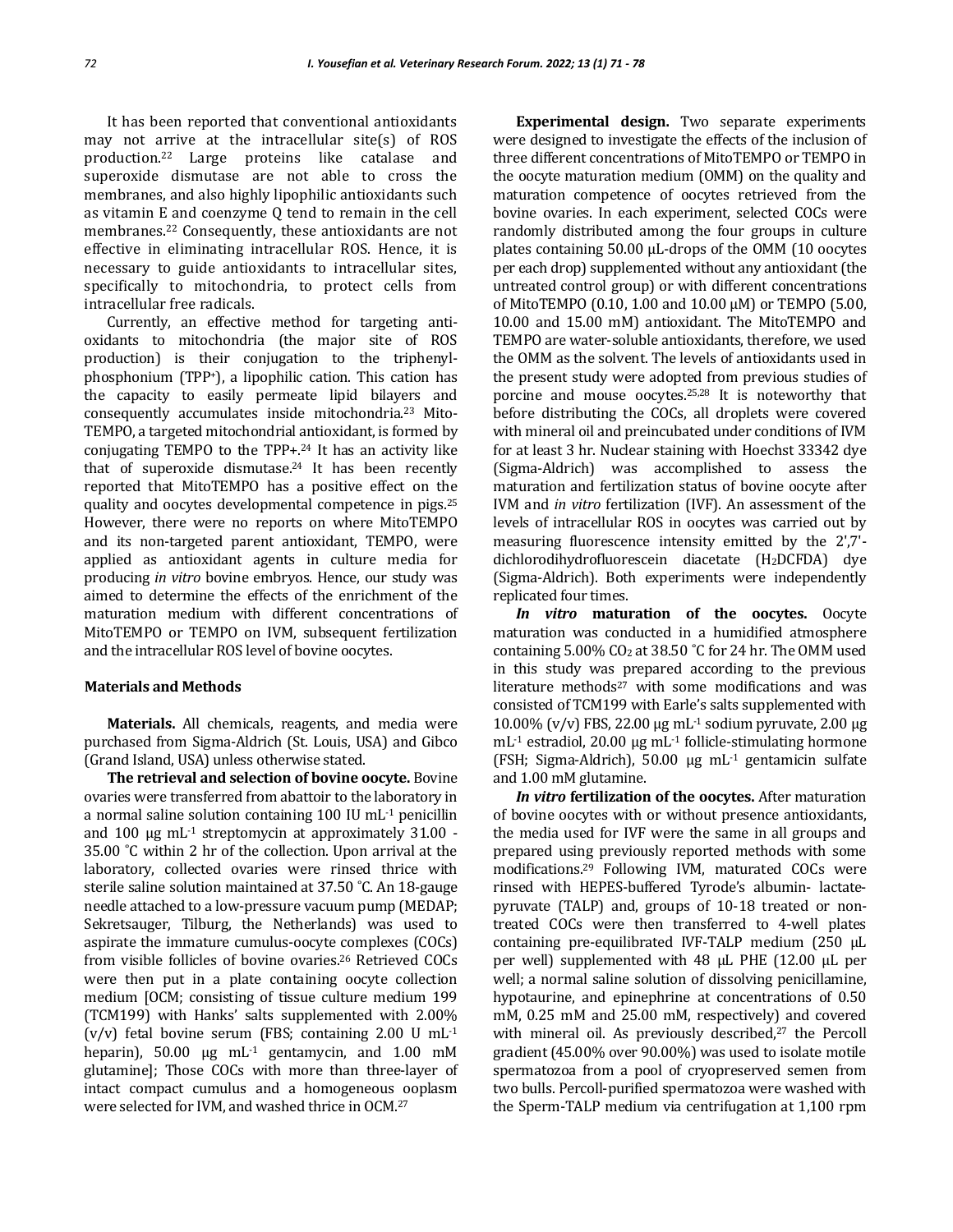for 5 min. Then, spermatozoa were resuspended in 500 µL IVF-TALP medium and counted in a hemocytometer. Finally, spermatozoa were added to each fertilization well in an appropriate volume to obtain a final concentration of  $1.00 \times 10^6$  per mL. Co-incubation of gametes for 18 hr was conducted in similar conditions as applied for IVM.

**Nuclear staining for the assessment of maturation and fertilization status.** To assess the rates of maturation and fertilization and polyspermy index, a group of denuded unfertilized/fertilized oocytes from each group were stained with Hoechst 33342 after IVM and IVF, according to the procedures mentioned previously with some modifications.30,31 Briefly, the oocytes, which had been stripped of their surrounding cumulus cells using 0.10% hyaluronidase (100 IU mL-1) and/or vortex, were washed thrice in phosphate buffered saline – polyvinyl-pyrrolidone solution (PBS/PVP; 1.00 mg mL $^{-1}$ ) and fixed in 100  $\mu$ Ldrops of PBS containing 4.00% (w/v) para-formaldehyde under dark condition and at room temperature for an hour. Thereafter, the denuded oocytes were re-washed thrice in PBS-PVP drops and stained in darkness with Hoechst 33342 at room temperature for 10 min. After transferring to glass slides, stained oocytes were evaluated under a fluorescent microscope (BX51; Olympus, Tokyo, Japan), and images were acquired using an Olympus DP72 digital camera attached to the fluorescent microscope. The presence of one polar body and chromosomes in the metaphase-II stage of meiosis (MII) were considered as the signs of the nuclear maturation (Fig. 1). The meiotic maturation rate was then calculated with respect to the total number of oocytes in each group cultured for IVM. The normal fertilization rate calculated by counting the number of inseminated oocytes showed both two (a male and a female) pronuclei or their fusion (Fig. 1). The average number of spermatozoa penetrated per oocyte was considered as the polyspermy index and calculated via dividing the total number of penetrated spermatozoa by the total number of fertilized oocytes (Fig. 1).

**Assessment of the levels of intracellular ROS.** The denuded mature oocytes from each group were stained with a solution of 10.00 μM H2DCFDA (diluted in dimethyl sulfoxide) in 1.00% PBS/PVA (polyvinyl alcohol) following incubation in the dark, for 30 min, at 38.50 ˚C and under 5.00% CO<sup>2</sup> atmosphere and maximum humidity conditions, as described by Sovernigo *et al.* <sup>3</sup>After the incubation period, stained oocytes were rinsed thrice in droplets of PBS/PVA, placed on a glass slide along with a drop of PBS/PVA (10.00  $\mu$ L) and photographed immediately using an DP72 Olympus digital camera attached to the fluorescent micro-scope. ImageJ software (National Institutes of Health, Bethesda, USA) was used to analyze the fluorescence intensity as an indicator of intracellular ROS level in oocyte. The final average intensities for each group were determined by the average values of all measurements subtracted from the average values of the background signal intensities.

**Statistical analysis.** All parameters, except intracellular ROS and the average number of spermatozoa penetrated per oocyte, were analyzed using the GENMOD procedure of SAS (version 9.4; SAS Institute, Cary, USA). The generalized linear model (GLM) was used to analyze the variances of intracellular ROS, and the average number of spermatozoa penetrated per oocyte. The mean values were compared by the test of Tukey. In all cases, *p* values equal to or less than 0.05 were considered statistically significant. The data are expressed as the mean for the rates of maturation and fertilization or the mean  $\pm$ standard error of the mean (SEM) for the average number of spermatozoa penetrated per oocyte and the level of intracellular ROS.



**Fig. 1.** Assessments of the maturation and fertilization status of bovine oocytes after *in vitro* maturation and *in vitro* fertilization by Hoechst staining under a fluorescence microscope at 20×. A) The mature oocyte; B) The immature oocyte; C) The normal fertilization; D) The fertilized oocyte with three spermatozoa. fPN: Female pronucleus, mPN: Male pronucleus, SP: Spermatozoa.

#### **Results**

**Effect of MitoTEMPO or TEMPO supplementation during IVM on maturation status of bovine oocyte.** The percentage of oocytes reached the MII stage after 24 hr of IVM was significantly higher ( $p = 0.05$ ) in the 1.00  $\mu$ M MitoTEMPO-treated group in comparison with that of the control group (Table 1). The 10.00 µM MitoTEMPOtreated group tended (*p =* 0.07) to have a higher percentage of MII oocytes than the control group (Table 1). Supplementation of IVM medium with TEMPO at different concentrations did not show such an increase in the percentage of oocytes matured to the MII stage (*p >*  0.05; Table 1).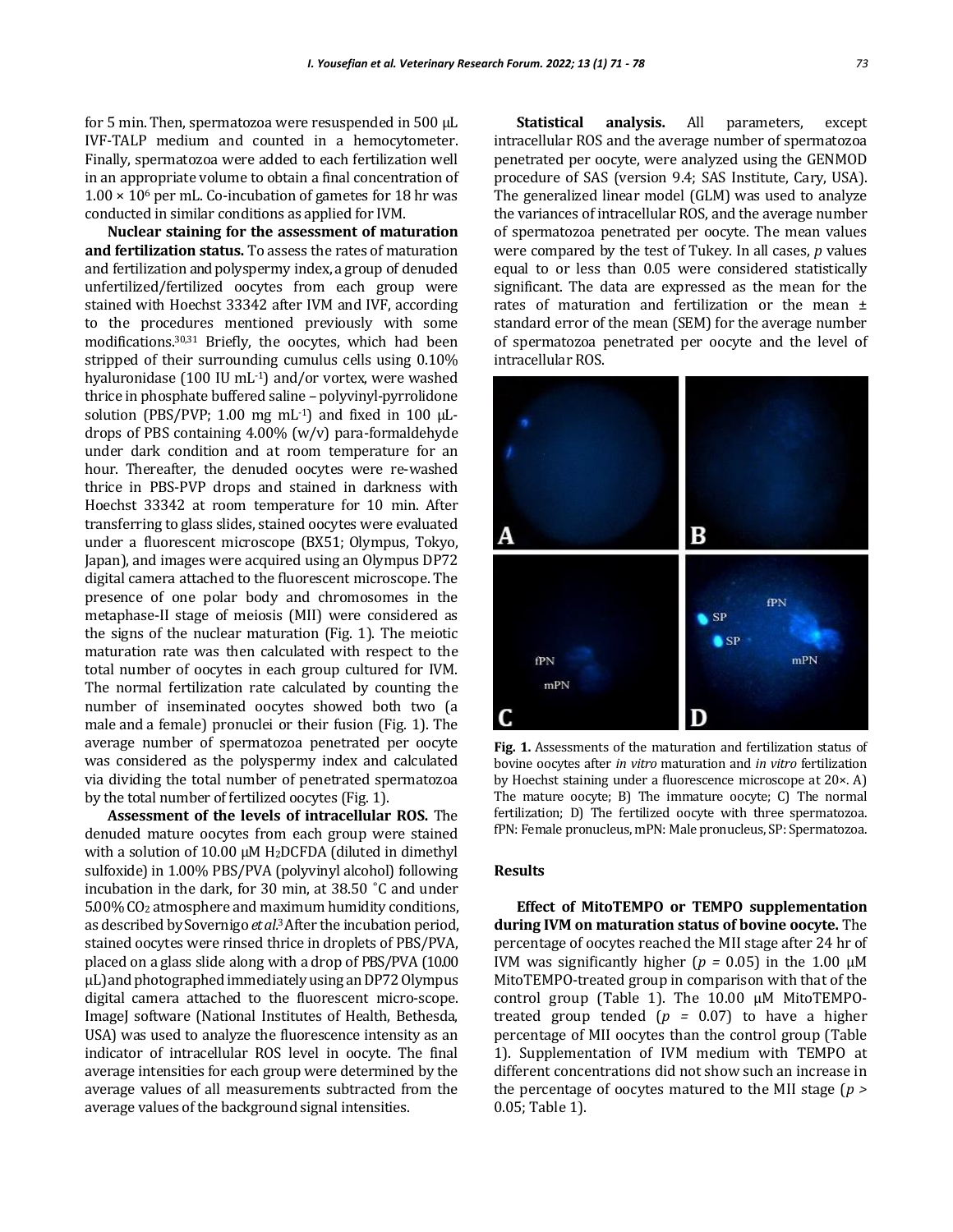**Table 1.** Effects of supplementing MitoTEMPO and TEMPO antioxidants in the *in vitro* maturation medium on the nuclear maturation rate of bovine oocytes.

|                                | MitoTEMPO concentration (µM)    |         |                    |         |  |
|--------------------------------|---------------------------------|---------|--------------------|---------|--|
| <b>Parameters</b>              | 0.00                            | 0.10    | 1.00               | 10.00   |  |
| <b>Number of total oocytes</b> | 66                              | 64      | 66                 | 63      |  |
| Metaphase II oocytes (%)       | 72.58b                          | 78.11ab | 86.43 <sup>a</sup> | 85.79ab |  |
| Immature oocytes (%)           | 27.41a                          | 21.88ab | 13.56 <sup>b</sup> | 14.20ab |  |
|                                | <b>TEMPO</b> concentration (mM) |         |                    |         |  |
|                                | 0.00                            | 5.00    | 10.00              | 15.00   |  |
| <b>Number of total oocytes</b> | 58                              | 59      | 56                 | 56      |  |
| Metaphase II oocytes (%)       | 74.44                           | 77.93   | 76.84              | 76.47   |  |
| Immature oocytes (%)           | 25.55                           | 22.06   | 23.15              | 23.52   |  |

The mean data of four independent repeats are shown here. a,b Values without a common superscript within each row differ significantly ( $p \leq 0.05$ ).

**Effect of MitoTEMPO or TEMPO supplementation during IVM on the subsequent fertilization of bovine oocytes.** No significant differences (*p >* 0.05) were found in the percentage of the normal fertilization, and the average number of spermatozoa penetrated per oocyte among the antioxidant-treated and control groups (Table 2). However, 1.00 µM MitoTEMPO tended (*p =* 0.06) to increase the percentage of normal fertilization more than the control group (Table 2).

**Effect of MitoTEMPO or TEMPO supplementation during IVM on the level of intracellular ROS.** Oocytes derived from supplementing 1.00 µM MitoTEMPO in the IVM medium showed significantly (*p <* 0.05) a reduction of intracellular ROS levels compared to those of the control group (Fig. 2). The MitoTEMPO at the concentration of 10.00 µM tended to reduce the intracellular ROS level more than the control group (*p =*  0.07). Also, there was no significant difference in this parameter among oocytes derived from 0.10, 1.00 and 10.00 µM MitoTEMPO-treated groups (*p >* 0.05; Fig. 2). The TEMPO antioxidant also had no effect on the level of intracellular ROS in bovine oocyte maturated *in vitro* for 24 hr (*p >* 0.05; Fig. 2).

#### **Discussion**

Aiming to improve bovine oocyte quality through counteracting the harmful effects of oxidative stress, TEMPO and its mitochondria-targeted form, MitoTEMPO, were supplemented in the oocyte IVM medium as antioxidants. The impacts of the different concentrations of those antioxidants were evaluated on bovine oocyte nuclear maturation, ROS level, subsequent fertilization and the average number of spermatozoa penetrated per oocyte *in vitro*. Our results found that supplementation of 1.00 µM MitoTEMPO in the IVM medium improved maturation and fertilization rates of the oocytes and promoted a reduction in the level of ROS relative to the non-treated control group. Although not significant, but in the oocytes of 10.00 µM MitoTEMPO group, a slight increase in the level of intracellular ROS was observed compared to the oocytes of the 1.00 µM MitoTEMPO group. The prooxidant effect of TEMPO has been reported elsewhere<sup>32</sup> and could be a reason for observing this result. Conversely, extracellular antioxidant of TEMPO at the different concentrations had no effect on either *in vitro* oocyte maturation/fertilization or ROS levels of bovine oocytes. Overall, our results indicated the effectiveness of the mitochondria-targeted form of TEMPO (MitoTEMPO) at the level of  $1.00 \mu$ M in neutralizing intracellular ROS and improving bovine oocyte quality. However, further study is required to clarify the effect of this type of antioxidant on embryo development *in vitro*.

It has been reported that *in vitro* developmental competence of oocytes obtained from abattoir bovine ovaries is low,33 attributing to not only their intrinsic factors but also *in vitro* culture conditions.<sup>34</sup> The exposure of oocytes to certain *in vitro* situations (e.g., visible light and atmospheric oxygen during the essential manipulations and incubation) leads to depleting intracellular antioxidant levels through increasing the ROS production, which in turn disturbs the intracellular redox equilibrium and decreases their developmental competence.<sup>3</sup>

**Table 2.** Effects of supplementing MitoTEMPO and TEMPO antioxidants in the *in vitro* maturation medium on the fertilization status of bovine oocytes.

|                                                         | MitoTEMPO concentration (µM) |                                 |       |       |  |
|---------------------------------------------------------|------------------------------|---------------------------------|-------|-------|--|
| <b>Parameters</b>                                       | 0.00                         | 0.10                            | 1.00  | 10.00 |  |
| Number of oocytes inseminated                           | 56                           | 54                              | 57    | 55    |  |
| Normal fertilization $(\%)$ +                           | 62.95                        | 66.80                           | 78.63 | 75.03 |  |
| The average number of spermatozoa penetrated per oocyte | 1.41                         | 1.39                            | 1.25  | 1.27  |  |
|                                                         |                              | <b>TEMPO</b> concentration (mM) |       |       |  |
|                                                         | 0.00                         | 5.00                            | 10.00 | 15.00 |  |
| Number of oocytes inseminated                           | 54                           | 54                              | 55    | 53    |  |
| Normal fertilization $(\%)$ +                           | 66.42                        | 71.09                           | 68.99 | 66.87 |  |
| The average number of spermatozoa penetrated per oocyte | 1.36                         | 1.27                            | 1.37  | 1.40  |  |

The mean data of four independent repeats are shown here. There were no significant differences in fertilization status among the groups (*p >* 0.05) but the percentage of normal fertilization tended to be higher in the 1.00 µM MitoTEMPO group compared to the control group (*p =* 0.06).

ǂ Percentage of inseminated oocytes showing a male and a female pronuclei.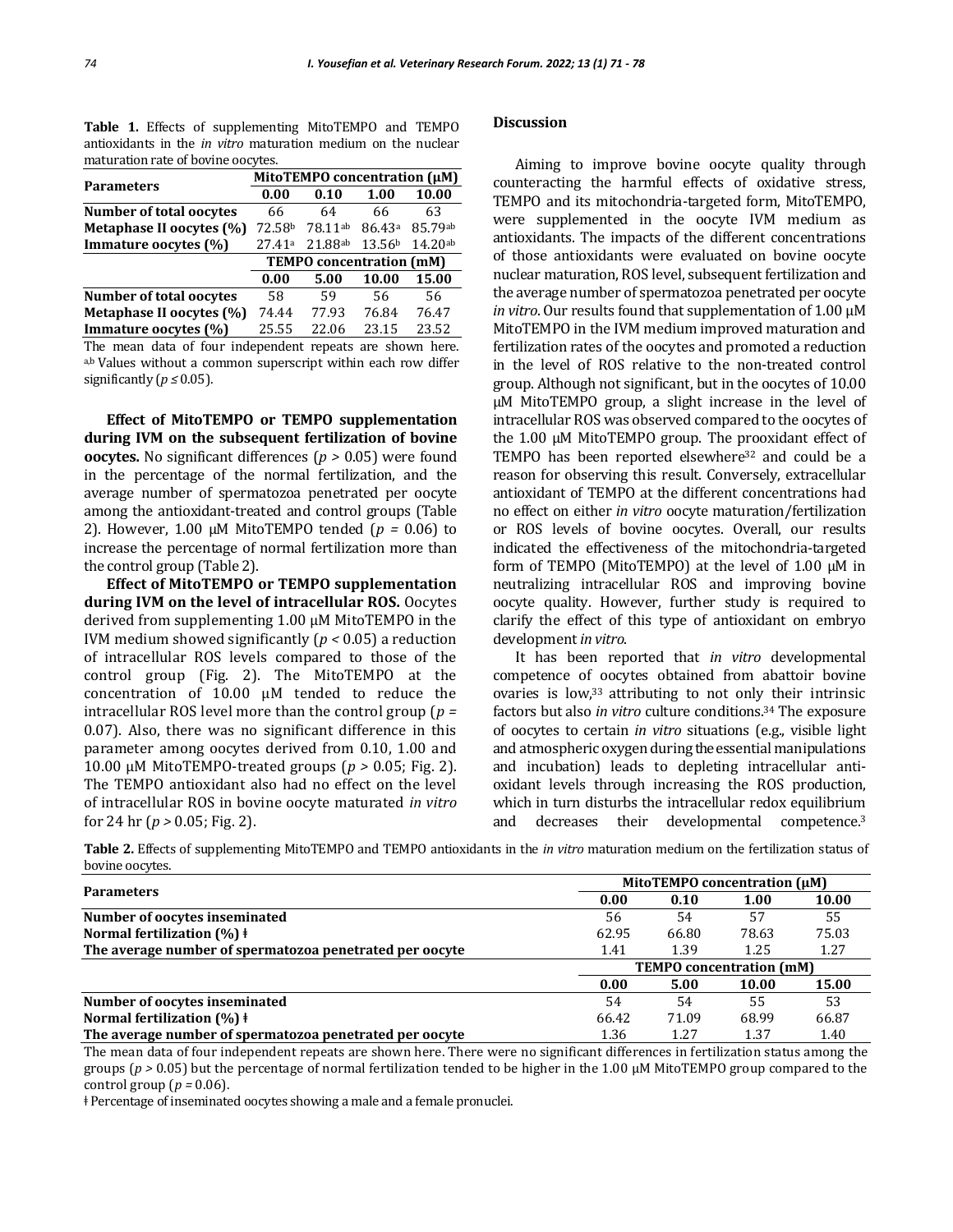

**Fig. 2.** The mean fluorescence intensity of the intracellular reactive oxygen species (ROS) in bovine oocytes maturated with or without presence of different concentrations of MitoTEMPO and TEMPO. The intensity of the green fluorescence in each oocyte following staining with the 2',7'-dichlorodihydrofluorescein diacetate was quantified by ImageJ software. Data were expressed as the mean of three independent replicates ± SEM.

ab Different letters indicate significant statistical differences among treatments (*p <* 0.05).

Hence, ROS-derived oxidative stress inevitably threatens oocytes cultured *in vitro*, suggesting the addition of antioxidants in culture media. In our study, MitoTEMPO supplementation in the IVM medium reduced the level of intracellular ROS during maturation and subsequently increased the percentage of oocytes reached the MII stage while TEMPO did not have such effects. This was probably because of direct targeting of MitoTEMPO to mitochondria (where it was considered as the main source of ROS in the cell $]$ <sup>35</sup> and scavenging mitochondrial superoxide anions. Another probable reason was that the cumulus cells with isolating the oocyte from the culture medium could provide a defending role against oxidizing agents,<sup>2</sup> suggesting no need for using extracellular antioxidants such as TEMPO. In addition, albumin present in the IVM medium is able to trap extracellular ROS.<sup>36</sup>

The MitoTEMPO has been reported to increase the meiotic maturation rate and reduce the intracellular ROS level in porcine oocytes,<sup>25</sup> which was in agreement with our observations. An inhibition in the production of ROS with MitoTEMPO in two mouse models of diabetes has also been reported.<sup>24</sup> In another study, the addition of MitoTEMPO to human semen extender led to improve post-thaw sperm parameters, antioxidant system and

mitochondrial membrane potential, and to decrease malondialdehyde content.<sup>37</sup> In contrary, the results of our study were different from those of other studies that reported no influences of antioxidant additions in IVM medium on nuclear maturation of bovine oocyte (resveratrol, cysteamine, carnitine, vitamin C and quercetin,<sup>3</sup> vitamins E and  $C$ ,<sup>11</sup> anthocyanin<sup>38</sup>), probably because those antioxidants were not able to cross the membranes and did not accumulate in the intracellular compartments of cell to neutralize intracellular ROS.

Oxidative stress-triggered by excessive generation of ROS has been shown to involve in mitochondrial dysfunction leading to insufficient ATP availability and in damage to intracellular molecules such as nucleic acids, proteins, and lipids in the oocytes.2,39 These changes, in turn, impair several maturation events, including the completion of nuclear meiosis,40,41 the cytoplasm maturation<sup>41</sup> and the formation and function of meiotic spindles.<sup>42</sup> The MitoTEMPO has been shown to improve the mitochondrial function in the porcine oocyte<sup>25</sup> and human spermatozoa<sup>37</sup> through oxidative stress reduction. Based on these reports, the possibility of such an effect can be expected in bovine oocytes of MitoTEMPO group, which experienced lower oxidative stress suggesting an improvement in oocyte maturation.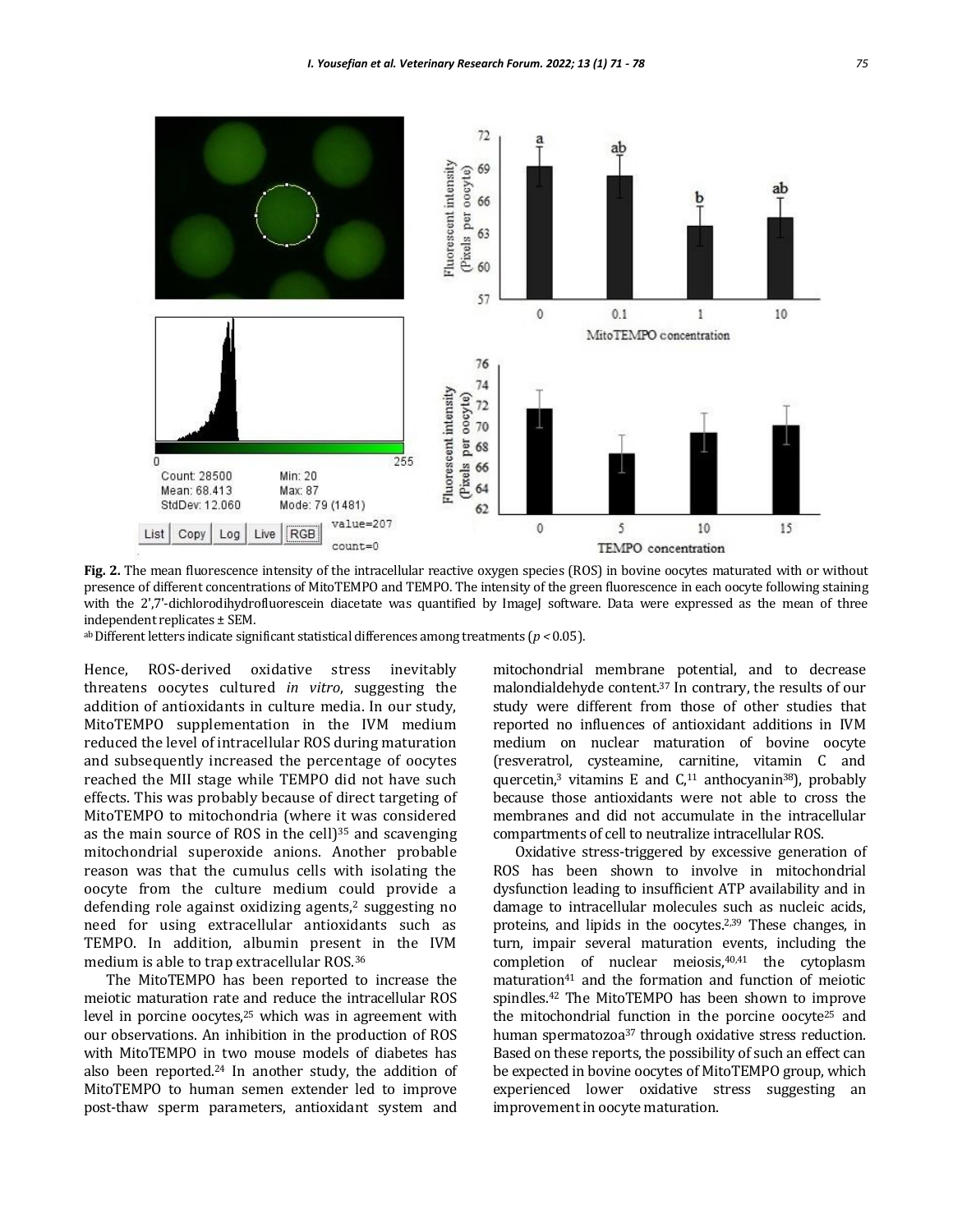It has been found that pronuclear formation has a negative correlation with the level of intracellular ROS.<sup>43</sup> Also, IVC conditions have been shown to exacerbate the formation of ROS, which in turn depletes intracellular GSH content in the oocyte.<sup>44</sup> In our experiment, the normal fertilization evaluated by the presence of two (a male and a female) pronuclei or their fusion within the oocyte tended to be enhanced in the presence of 1.00 µM MitoTEMPO. In one study, the addition of green tea polyphenols to the maturation medium of bovine oocyte has been shown to have a positive effect on the proportion of pronuclear formation through the decrease of oxidative stress and the increase of intracellular glutathione (GSH) level.<sup>45</sup> In another study, it has been shown that melatonin considered as a mitochondria-targeted antioxidant improved the *in vitro* fertilization capacity of bovine oocyte by decreasing the ROS level and increasing intracellular GSH and ATP levels.<sup>46</sup> Glutathione participates in the decondensation of the sperm chromatin and the transformation of the sperm head into a male pronucleus, suggesting that oxidative stress and GSH depletion could influence the pronuclear formation.<sup>47</sup> In addition, a previous study has reported that the buthionine sulfoximine treatment during bovine oocyte IVM through GSH depletion results in inhibiting the formation of a male pronucleus during fertilization.47 Until now, and to our knowledge, no one has studied the effect of MitoTEMPO on oocyte GSH and ATP contents. Hence, according to findings above, it seems that an improvement in the normal fertilization in our study may be related to the reduction in the level of intracellular ROS and/or the increase of GSH and ATP contents.

In conclusion, the results of our study indicated that the supplementation of 1.00 µM MitoTEMPO in the IVM medium improved maturation and fertilization outcome of bovine oocytes, which was related to the decrease of oxidative stress injury. Additionally, TEMPO, as an extracellular antioxidant, had no effect on oocyte maturation or fertilization *in vitro*. Further studies are required to determine the molecular mechanisms of MitoTEMPO action in bovine oocyte and its effect on bovine embryo development.

#### **Acknowledgments**

The authors are grateful to Mr. Abbas Goodarzi for his cooperation and assistance while conducting this study. We would like to gratefully acknowledge the financial support for this study by the University of Tehran, Tehran, Iran (Grant No. 7108011/6/52) and the Iran National Science Foundation, Tehran, Iran (Grant No. 96014912).

#### **Conflict of interest**

The authors declare no conflict of interest.

#### **References**

- 1. Lopera-Vásquez R, Hamdi M, Fernandez-Fuertes B, et al. Extracellular vesicles from BOEC in *in vitro* embryo development and quality. PLoS One 2016; 11(2): e0148083. doi:10.1371/journal.pone.0148083.
- 2. Ali AA, Bilodeau JF, Sirard MA. Antioxidant requirements for bovine oocytes varies during *in vitro* maturation, fertilization and development. Theriogenology 2003; 59(3-4): 939-949.
- 3. Sovernigo TC, Adona PR, Monzani PS, et al. Effects of supplementation of medium with different antioxidants during *in vitro* maturation of bovine oocytes on subsequent embryo production. Reprod Domest Anim 2017; 52(4): 561-569.
- 4. Guérin P, El Mouatassim S, Ménézo Y. Oxidative stress and protection against reactive oxygen species in the pre-implantation embryo and its surroundings. Hum Reprod Update 2001; 7(2): 175-189.
- 5. Yu S, Long H, Lyu Q-F, et al. Protective effect of quercetin on the development of preimplantation mouse embryos against hydrogen peroxide-induced oxidative injury. PloS One 2014; 9(2): e89520. doi:10.1371/journal.pone.0089520.
- 6. Aitken RJ, Clarkson JS, Fishel S. Generation of reactive oxygen species, lipid peroxidation, and human sperm function. Biol Reprod 1989; 41(1): 183-197.
- 7. Halliwell B, Aruoma OI. DNA damage by oxygen‐ derived species. Its mechanism and measurement in mammalian systems. FEBS Lett 1991; 281(1-2): 9-19.
- 8. Prastowo S, Amin A, Rings F, et al. Fateful triad of reactive oxygen species, mitochondrial dysfunction and lipid accumulation is associated with expression outline of the AMP-activated protein kinase pathway in bovine blastocysts. Reprod Fertil Dev 2017; 29(5): 890-905.
- 9. Aitken RJ, Clarkson JS. Cellular basis of defective sperm function and its association with the genesis of reactive oxygen species by human spermatozoa. J Reprod Fertil 1987; 81(2): 459-469.
- 10. Downs SM, Mastropolo AM. The participation of energy substrates in the control of meiotic maturation in murine oocytes. Dev Biol 1994; 162(1): 154-168.
- 11. Dalvit G, Llanes SP, Descalzo A, et al. Effect of alpha‐ tocopherol and ascorbic acid on bovine oocyte *in vitro*  maturation. Reprod Domest Anim 2005; 40(2): 93-97.
- 12. de Matos DG, Furnus CC. The importance of having high glutathione (GSH) level after bovine in vitro maturation on embryo development effect of βmercaptoethanol, cysteine and cystine. Theriogenology 2000; 53(3): 761-771.
- 13. de Matos DG, Herrera C, Cortvrindt R, et al. Cysteamine supplementation during *in vitro* maturation and embryo culture: a useful tool for increasing the efficiency of bovine *in vitro* embryo production.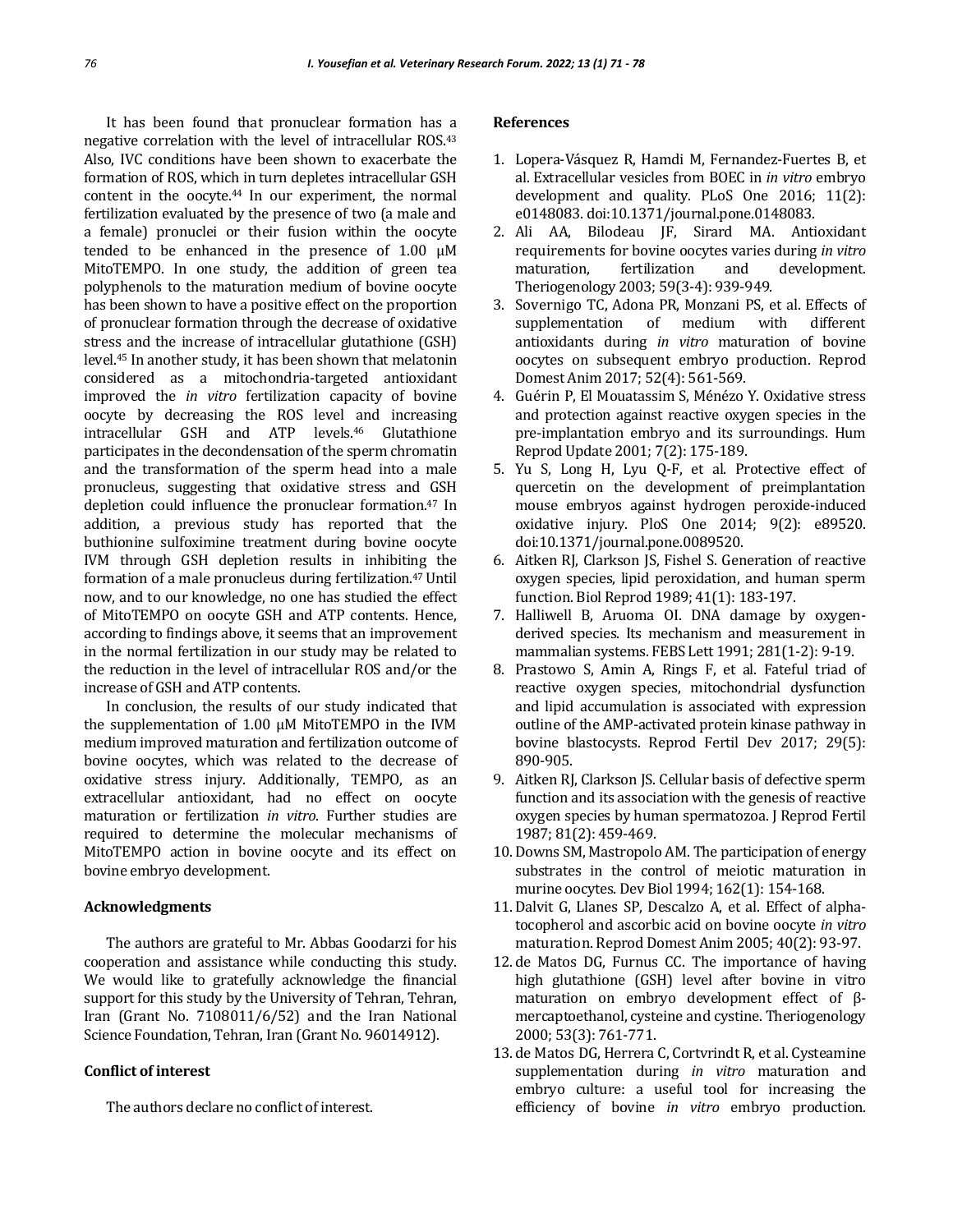Mol Reprod Dev 2002; 62(2): 203-209.

- 14. de Matos DG, Furnus CC, Moses DF, et al. Effect of cysteamine on glutathione level and developmental capacity of bovine oocyte matured *in vitro*. Mol Reprod Dev 1995; 42(4): 432-436.
- 15. Papis K, Poleszczuk O, Wenta‐Muchalska E, et al. Melatonin effect on bovine embryo development *in vitro* in relation to oxygen concentration. J Pineal Res 2007; 43(4): 321-326.
- 16. Rodrigues-Cunha MC, Mesquita LG, Bressan F, et al. Effects of melatonin during IVM in defined medium on oocyte meiosis, oxidative stress, and subsequent embryo development. Theriogenology 2016; 86(7): 1685-1694.
- 17.Tian X, Wang F, He C, et al. Beneficial effects of melatonin on bovine oocytes maturation: a mechanistic approach. J Pineal Res 2014; 57(3): 239-247.
- 18. Ambrogi M, Dall'Acqua PC, Rocha‐Frigoni NA, et al. Transporting bovine oocytes in a medium supplemented with different macromolecules and antioxidants: Effects on nuclear and cytoplasmic maturation and embryonic development *in vitro*. Reprod Domest Anim 2017; 52(3): 409-421.
- 19. Rocha-Frigoni NA, Leão BC, Dall'Acqua PC, et al. Improving the cytoplasmic maturation of bovine oocytes matured *in vitro* with intracellular and/or extracellular antioxidants is not associated with increased rates of embryo development. Theriogenology 2016; 86(8): 1897-1905.
- 20. Rocha-Frigoni NA, Leão BC, Nogueira É, et al. Reduced levels of intracellular reactive oxygen species and apoptotic status are not correlated with increases in cryotolerance of bovine embryos produced *in vitro* in the presence of antioxidants. Reprod Fertil Dev 2014; 26(6): 797-805.
- 21. Sudano MJ, Mattos MCC, Fernandes CB, et al. *In vitro* production of bovine embryos using Sigma antioxidant supplement®, α-tocopherol and L-ascorbic acid. Anim Reprod 2010; 7(1): 42-48.
- 22. Ramis MR, Esteban S, Miralles A, et al. Protective effects of melatonin and mitochondria-targeted antioxidants against oxidative stress: a review. Curr Med Chem 2015; 22(22): 2690-2711.
- 23. Smith RAJ, Murphy MP. Mitochondria-targeted antioxidants as therapies. Discov Med 2011; 11(57): 106-114.
- 24.Ni R, Cao T, Xiong S, et al. Therapeutic inhibition of mitochondrial reactive oxygen species with mito-TEMPO reduces diabetic cardiomyopathy. Free Radic Biol Med 2016; 90: 12-23.
- 25. Yang SG, Park HJ, Kim JW, et al. Mito-TEMPO improves development competence by reducing superoxide in preimplantation porcine embryos. Sci Rep 2018; 8(1): 10130. doi: 10.1038/s41598-018-28497-5.
- 26. Uhde K, van Tol HTA, Stout TAE, et al. Metabolomic profiles of bovine cumulus cells and cumulus-oocytecomplex-conditioned medium during maturation *in vitro*. Sci Rep 2018; 8(1): 9477. doi:10.1038/s41598- 018-27829-9.
- 27. de Castro E Paula LA, Hansen PJ. Interactions between oxygen tension and glucose concentration that modulate actions of heat shock on bovine oocytes during *in vitro* maturation. Theriogenology 2007; 68(5): 763-770.
- 28. Dumollard R, Ward Z, Carroll J, et al. Regulation of redox metabolism in the mouse oocyte and embryo. Development 2007; 134(3): 455-465.
- 29. Roth Z, Hansen PJ. Disruption of nuclear maturation and rearrangement of cytoskeletal elements in bovine oocytes exposed to heat shock during maturation. Reproduction 2005; 129(2): 235-244.
- 30. Pavlok A, Lucas‐Hahn A, Niemann H. Fertilization and developmental competence of bovine oocytes derived from different categories of antral follicles. Mol Reprod Dev 1992; 31(1): 63-67.
- 31. Remião MH, Lucas CG, Domingues WB, et al. Melatonin delivery by nanocapsules during *in vitro* bovine oocyte maturation decreased the reactive oxygen species of oocytes and embryos. Reprod Toxicol 2016; 63: 70-81.
- 32. Balcerczyk A, Łuczak K, Soszyński M, et al. Prooxidative effects of TEMPO on human erythrocytes. Cell Biol Int 2004; 28(8‐9): 585-591.
- 33. Gordon I. Laboratory production of cattle embryos. 2nd ed. Cambridge, USA: CABI Publishing 2003; 79-111.
- 34. Gilchrist RB, Thompson JG. Oocyte maturation: emerging concepts and technologies to improve developmental potential *in vitro*. Theriogenology 2007; 67(1): 6-15.
- 35. Goud AP, Goud PT, Diamond MP, et al. Reactive oxygen species and oocyte aging: role of superoxide, hydrogen peroxide, and hypochlorous acid. Free Radic Biol Med 2008; 44(7): 1295-1304.
- 36. Curnow EC, Ryan J, Saunders D, et al. Bovine *in vitro* oocyte maturation as a model for manipulation of the gamma-glutamyl cycle and intraoocyte glutathione. Reprod Fertil Dev 2008; 20(5): 579-588.
- 37. Lu X, Zhang Y, Bai H, et al. Mitochondria-targeted antioxidant MitoTEMPO improves the post-thaw sperm quality. Cryobiology 2018; 80: 26-29.
- 38. You J, Kim J, Lim J, et al. Anthocyanin stimulates *in vitro* development of cloned pig embryos by increasing the intracellular glutathione level and inhibiting reactive oxygen species. Theriogenology 2010; 74(5): 777-785.
- 39. Zhang X, Wu XQ, Lu S, et al. Deficit of mitochondriaderived ATP during oxidative stress impairs mouse MII oocyte spindles. Cell Res 2006; 16(10): 841-850.
- 40. de Vantéry C, Stutz A, Vassalli JD, et al. Acquisition of meiotic competence in growing mouse oocytes is controlled at both translational and posttranslational levels. Dev Biol 1997; 187(1): 43-54.